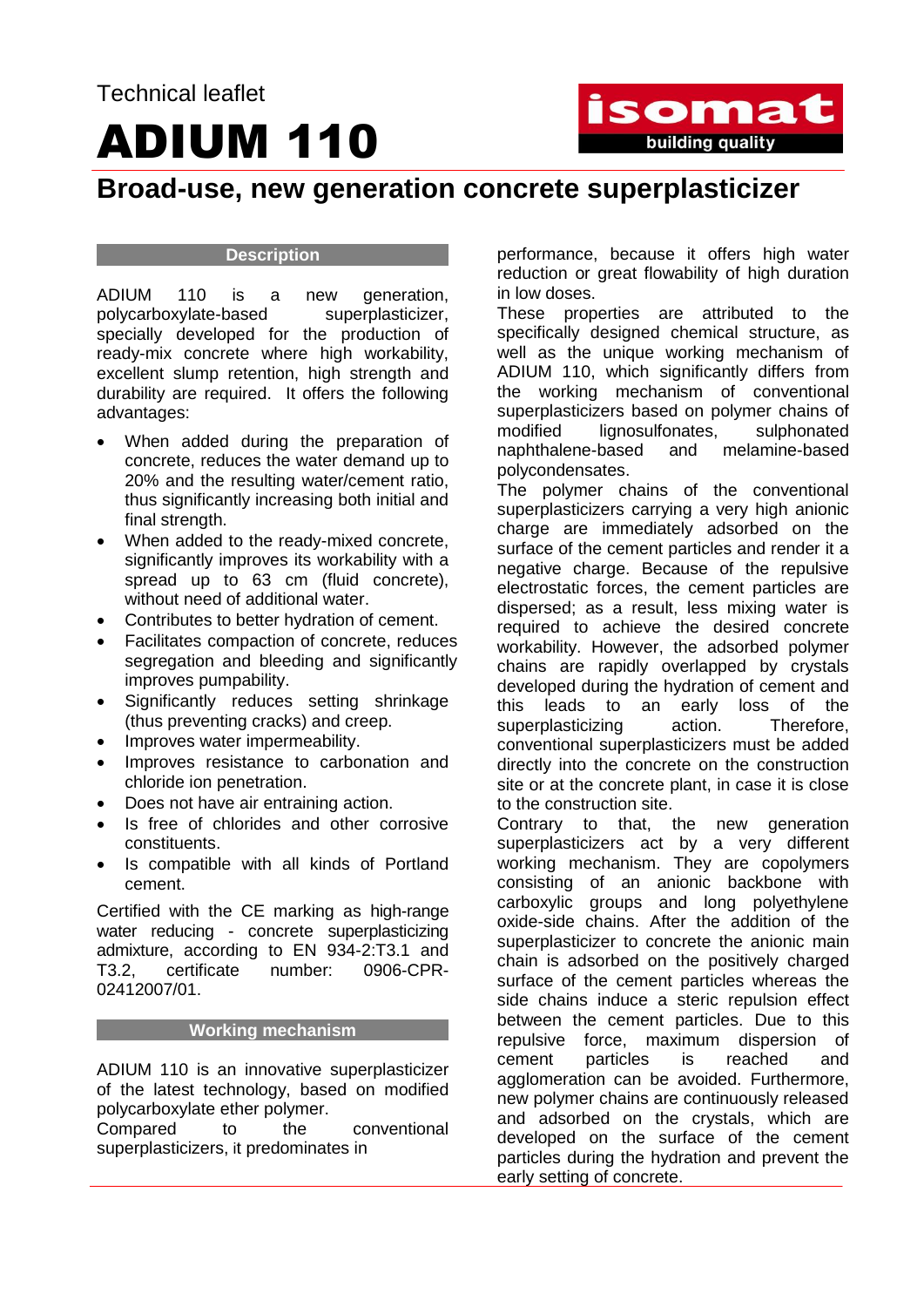Therefore, high workability of concrete and maximum hydration of cement at a low water/cement ratio are achieved, resulting in a very compact structure of high-strength concrete.

#### **Fields of application**

ADIUM 110 is necessary for preparing highstrength concrete, exposed concrete, pumpable concrete etc. It is suitable for any type of concrete element, such as foundations, basements, water tanks, tunnels, canals, sewage and waste water treatment tanks, swimming pools, screeds for underfloor heating systems etc.

| <b>Technical data</b>                   |                       |
|-----------------------------------------|-----------------------|
| Color:                                  | pale yellow           |
| Density:                                | $1.01 - 1.05$ kg/l    |
| pH:                                     | $6.30 + 0.50$         |
| Maximum chloride content: chloride free |                       |
| Maximum alkali content:                 | $\leq$ 2.0% by weight |
|                                         |                       |

Increase of concrete spread, according to dosage of ADIUM 110:



Table 1. Spread flow of reference concrete C20/25, CEM II/B 32.5 (320 kg/m<sup>3</sup>), w/c ratio = 0.59.

Increase of concrete slump, according to dosage of ADIUM 110:

#### **Slump (cm)**



Table 2. Slump of reference concrete C20/25, CEM II/B 32.5 (320 kg/m<sup>3</sup>), w/c ratio = 0.59.

Increase of compressive strength of concrete, according to dosage of ADIUM 110, while reducing the mixing water and keeping the same spread property as the reference concrete (42 cm):





Table 3. Increase of compressive strength of reference concrete C20/25, Cement CEM II/B 32.5  $(320kg/m<sup>3</sup>)$ , w/c=0.59 and reduction of w/c ratio by 12% and 24%.

The technical information and instructions supplied in this datasheet are based on the knowledge and experience of the Department of Research and Development of our company and on results from long-term applications of the product in practice. The recommendations and suggestions referring to the use of the product are provided without guarantee, since site conditions during the applications are beyond the control of our company. Therefore the user is responsible for confirming that the chosen product is suitable for the envisaged application. The present edition of this technical datasheet automatically cancels any previous one concerning the same product.